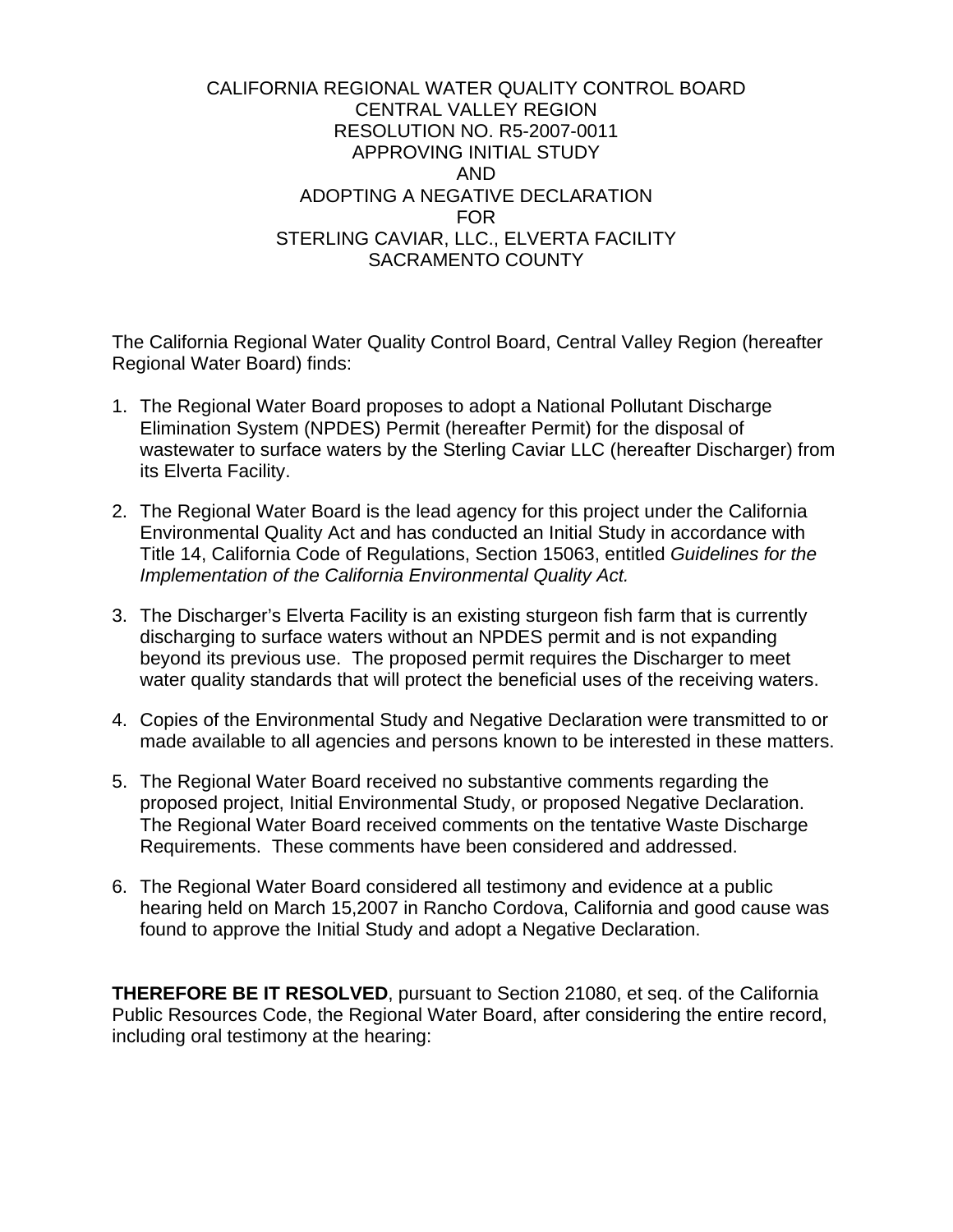- 1. Approves the Initial Environmental Study and adopts the Negative Declaration for the adoption of a National Pollutant Discharge Elimination System (NPDES) permit for the *Sterling Caviar LLC Elverta Facility*.
- 2. Finds the record before the Regional Water Board contains no substantial evidence that a fair argument has been made that the project may have a significant effect on the environment.

I, PAMELA C. CREEDON, Executive Officer, do hereby certify the foregoing is a full, true, and correct copy of a Resolution adopted by the California Regional Water Quality Control Board, Central Valley Region, on March 15, 2007.

 $\frac{1}{\sqrt{2\pi}}$  , which is a set of the set of the set of the set of the set of the set of the set of the set of the set of the set of the set of the set of the set of the set of the set of the set of the set of the set of

PAMELA C. CREEDON, Executive Officer